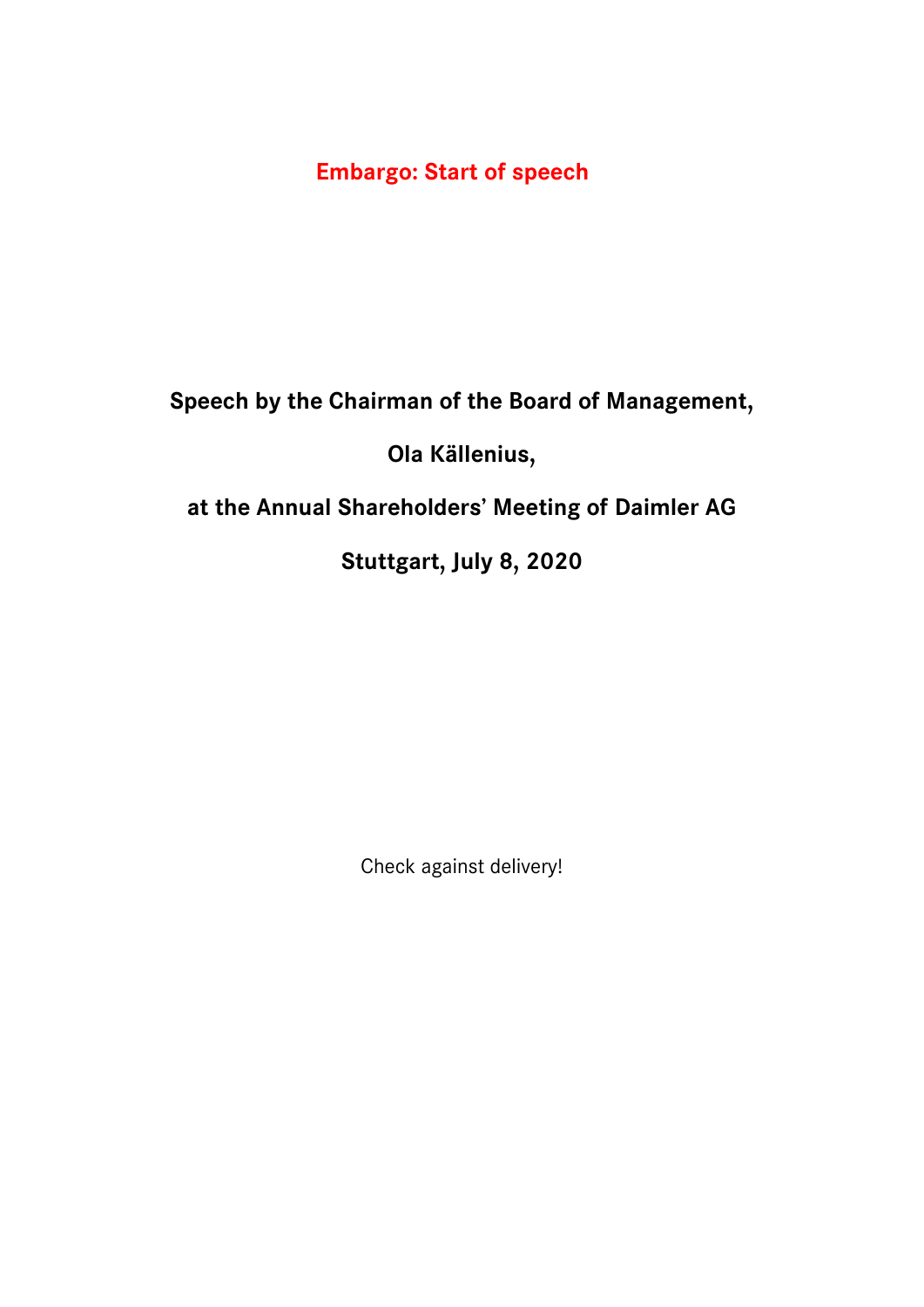Ladies and gentlemen,

Many things are different these days. Who would have thought twelve months ago that we would have to hold an annual shareholders' meeting this year without gathering together? And who would have thought that digitization would not only be an important topic of this year's annual meeting, but a prerequisite for holding it? Of course, I too would prefer it if we could meet in person. I am nonetheless pleased that, despite social distancing, I am able to talk to you about the current situation and the future prospects of your company. I would like to do this in a slightly different way than usual. Namely, with the use of ten numbers.

### **I. ~180**

Let's start with this: Daimler has business operations in nearly 180 countries. In each of those countries, we had to react to Covid-19 under enormous time pressure. We acted as fast as possible all over the world. Our top priority has been to protect people's health. Dealing with this pandemic remains a challenge of historic proportions. I would like to take this opportunity to thank all our customers for their understanding and loyalty – I am sure that I am also speaking on your behalf. And I would also like to thank all my colleagues in those nearly 180 countries. I have been with the company for a while now, but I have never experienced such togetherness, team spirit and helpfulness.

### **II. €9.3 billion**

It was crucial for the economic stability of the company that we were able to secure our liquidity. And that brings me to the next number. At the end of the first quarter, our net liquidity amounted to 9.3 billion euros. That's a decrease compared with the previous quarter. Nonetheless, in view of the pandemic situation, this is a good and robust level.

A key factor here was speed. Within a short time, we initiated a large number of measures to protect our cash position: We adjusted our production to the corona-related low demand at an early stage. We made use of the possibility of short-time work. And we focused our investments consistently on future-oriented projects. At the same time, we arranged an additional credit line of 12 billion euros. This increases our financial flexibility. We are able to act independently. The measures we took were aimed at dealing with the situation in the short term but were also designed to support our long-term course. This also means that we stand by the dividend proposal we made before the pandemic of 90 cents per share.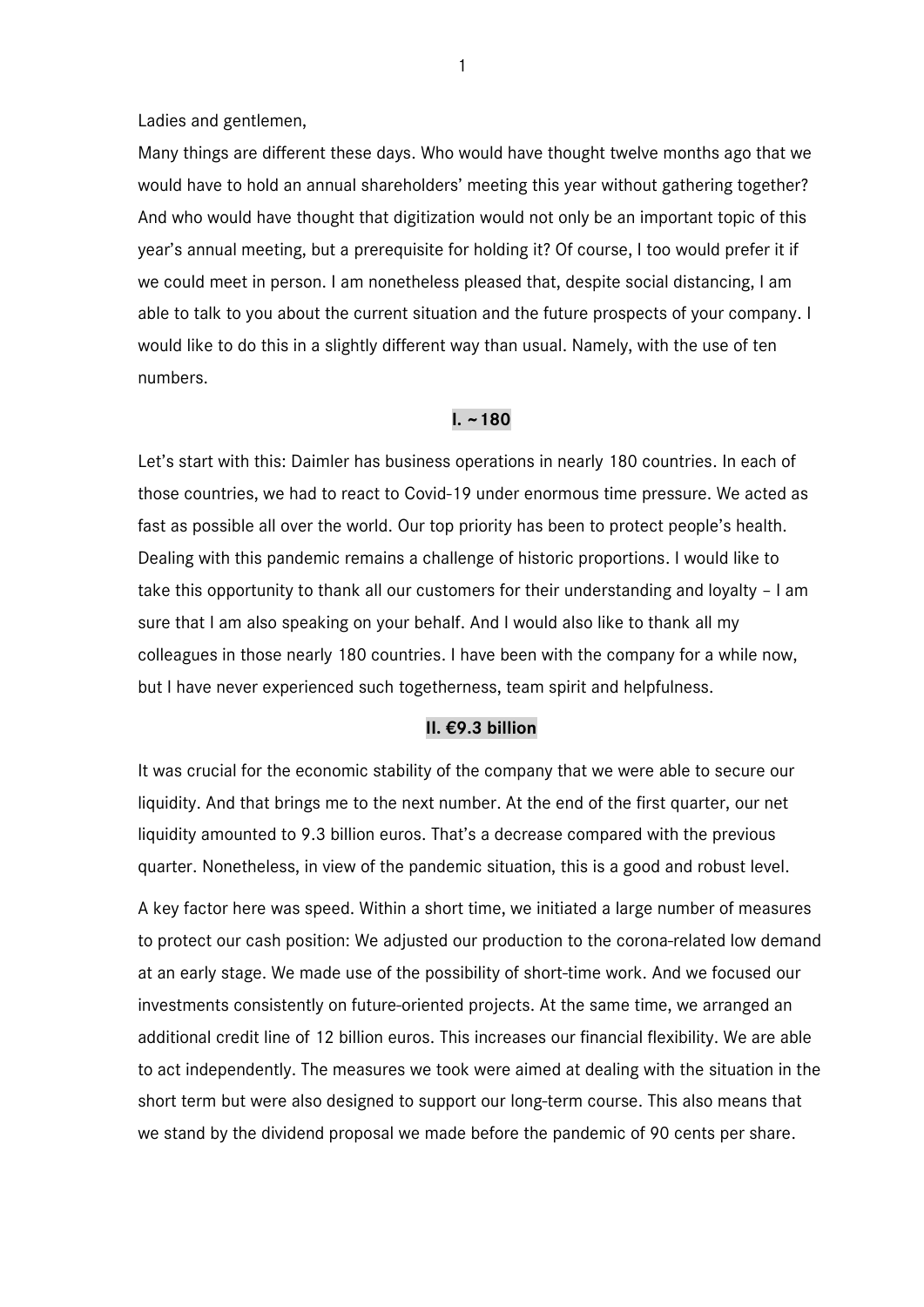#### **III. 90 cents**

This is the result of a dividend policy that has been based on a clear system for many years: We distribute 40 percent of the net profit of the previous financial year. In addition, the dividend should be covered by the free cash flow of industrial business.

I know that many of you would have liked a higher dividend. However, Daimler was significantly impacted by special reporting items that reduced our earnings in 2019. One thing is certain: The current dividend level is also not what we in the Board of Management have in mind for the long term. At the same time, there were public voices demanding that no dividend be distributed at all. I would like to emphasize: We do not receive any state assistance. Short-time work – as an instrument of unemployment insurance – protects jobs at thousands of companies in Germany. Workforces and companies have been paying into this insurance for decades. In a way, it bridges the gap in demand that we are currently experiencing.

I would like to take this opportunity to thank the state authorities for their work: whether the health authorities, the Employment Agency or politicians at local, state and federal level. Germany has impressively managed the Covid-19 crisis and is a role model for other countries. And the German government's stimulus package will help to overcome the economic impact in Germany more quickly.

A key element within the company is the fair sharing of loads. As Manfred Bischoff mentioned, everyone at the company is making a contribution. Sticking together is what matters now. Another trump card is a high degree of flexibility. That pays off especially in times of crisis: Customer demand determines our production program.

# **IV. 869,179**

Global vehicle markets have slumped massively in recent months. That has hit us hard as well: We sold nearly 870,000 cars of the Mercedes-Benz brand in the first half of the year. That's almost 19 percent fewer than in the prior-year period. However, Mercedes-Benz has already made up some ground in the second quarter. In China, for example, Mercedes-Benz achieved its best second quarter ever in terms of unit sales. We are cautiously optimistic that other markets will follow this development step by step. Nearly all of our worldwide dealerships have opened again. Already in June, global retail car deliveries were slightly above the prior-year level again.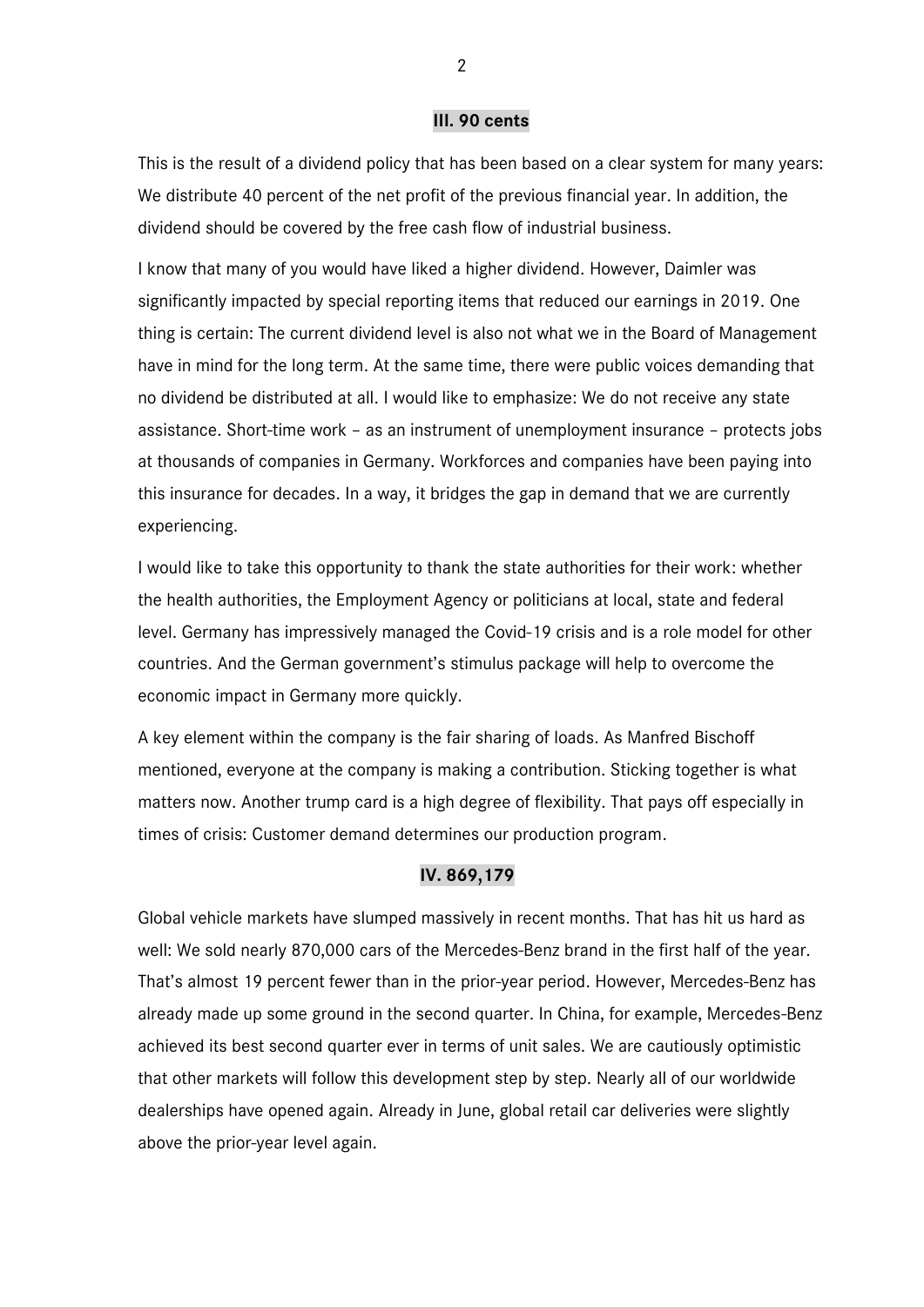### **V. 150,413**

The pandemic has also impacted our truck business: In the first half of the year, we sold approximately 150,000 trucks. That's 38 percent fewer than in the prior-year period. Covid-19 is not the only reason; the market environment was already weaker, especially in Europe and North America. In recent weeks, the development of orders received was positive again in nearly all our core markets.

## **VI. €155 billion**

Daimler Mobility's business was also affected by Covid-19. The final figures aren't yet available, but contract volume is expected to have been approximately 155 billion euros at the end of the second quarter – a two percent decrease compared with June 2019. Things are looking up again also for Daimler Mobility, especially in China. We were able to offset the negative effects of the first quarter in the second quarter of the year.

Overall, against the backdrop of the effects of Covid-19, we anticipate negative adjusted Group EBIT and a negative free cash flow in the industrial business for the second quarter. This is also what we forecasted when we published our figures for the first quarter. As expected, we will record significant revenue decreases in the second quarter due to Covid-19, although the development of revenue in recent weeks – especially in the car business – gives us grounds for cautious optimism. The early adjustment of production and the measures introduced on the cost and cash side have had a positive impact and are helping us to take sensible countermeasures, especially with regard to cash flow and liquidity.

In general, it's a fact that we can increase production again just as quickly and efficiently as we scaled it down in the course of the worldwide spread of Covid-19 – as soon as demand picks up again. It is also true that it's a long way back to pre-crisis levels. The IMF anticipates the worst worldwide recession for almost 100 years in 2020. The Group's unit sales, revenue and earnings are likely to be lower this year than in 2019.

In the diesel matter, we were able to take a decisive step in September 2019 and conclusively end the district attorney's fine proceedings against Daimler AG. That strengthens us in our course: We are working constructively and transparently with the authorities and focusing on sustainable compliance, while continuing to defend our legal position.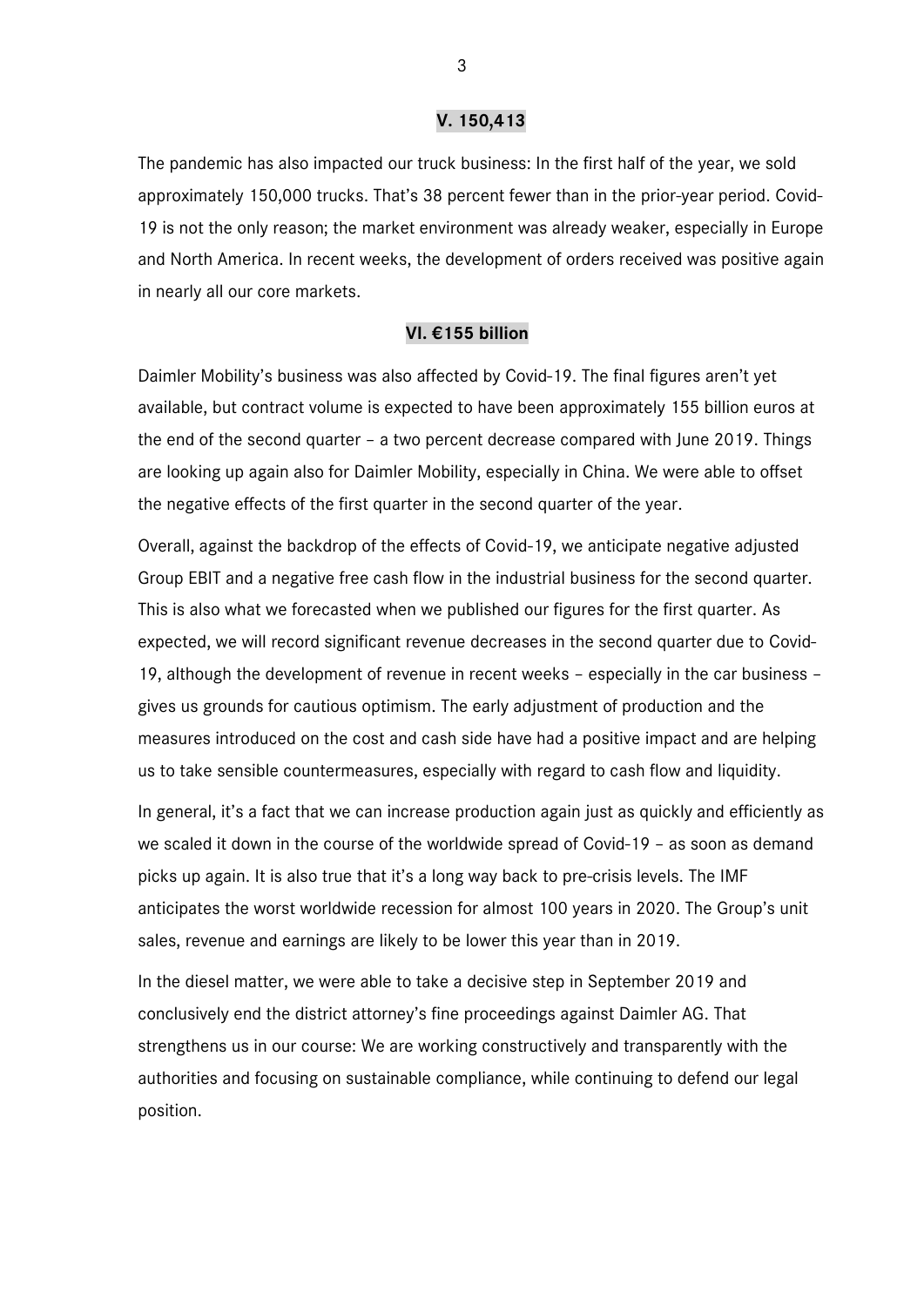Last year, we also launched a comprehensive initiative to improve our efficiency on a sustained basis – in all divisions. We are currently implementing thousands of measures and the first effects are already being felt. Our previous efficiency goals covered the upcoming transformation, but not a global recession. That's why we are further refining our course: We are currently engaged in constructive negotiations with the employee representatives.

We communicated another measure a few days ago: We plan to adjust the capacities of our global production network to the expected market situation. We therefore intend to start negotiations on the sale of our car plant in Hambach, France. One potential buyer with whom we are holding talks is Ineos. The prime goal is to give the site good prospects for the future.

At the same time, we are investing in the transformation to  $CO<sub>2</sub>$ -neutral mobility. The most recent example is our strategic partnership with the Chinese battery-cell supplier Farasis. In this way, we are intensifying our sustainability activities as well as strengthening our existing business relationship with an equity interest of about three percent.

We have initiated a number of measures to become more competitive. Each of them serves the purpose of generating more profitable growth and meeting your return requirements as investors. I can assure you: We are committed to our long-term economic goals. I think we all agree: The latest results of operations – even before corona – do not do justice to this proud company. Daimler can do better. And we are determined to deliver.

### **VII. 2039**

Covid-19 has pushed into the background another major challenge that will occupy us for a long time to come: the fight against climate change. We need a lane change – towards decarbonization. That's the direction we're headed in and we're following insistently. Our goal is to offer a  $CO<sub>2</sub>$ -neutral fleet of new cars by 2039. Our principle to achieve this is electric first!

And we are making good progress: By the end of the year, our car portfolio will comprise five all-electric models and more than 20 plug-in hybrids. In Europe, we sold four times as many plug-in hybrids in the first half of this year as in the prior-year period. This shows that more and more of our customers are deciding on one of our electrified models. And with our all-round carefree packages from Daimler Mobility, we want to specifically reduce any remaining reservations.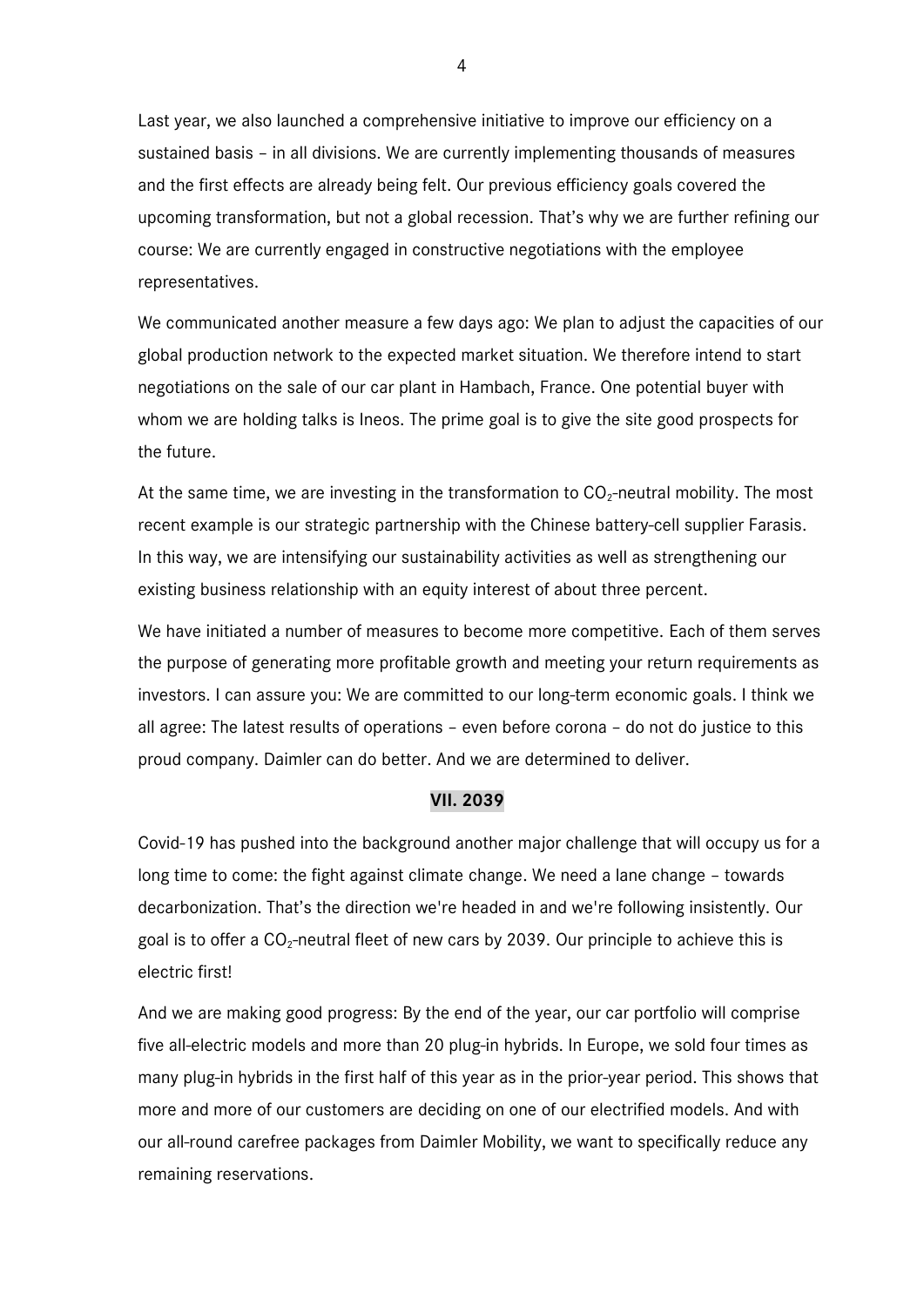Our overall contribution to climate protection goes far beyond the vehicles: We recently developed principles for green financing at Daimler. This will make it possible to invest specifically in Daimler's sustainability topics in the future. The first step will soon be the issuance of green bonds. We will use the proceeds to further advance our sustainable business strategy. Or let's take production: As of 2022, production of our cars and vans in the more than 30 plants of Mercedes-Benz AG worldwide will be  $CO<sub>2</sub>$ -neutral.

Sustainability has priority not only for our cars: For our most important truck markets in Europe, North America and Japan, we aim for all new commercial vehicles from Daimler to be locally  $CO<sub>2</sub>$ -neutral in use by 2039. Production in our commercial-vehicle plants in Europe will be  $CO_2$ -neutral by 2022, other plants will follow.

We already have fully electric trucks, vans and buses on the road: The eCanter is already in large-scale production. We are testing the eActros and eCascadia in everyday use – we want to put both into series production next year. With our vans, after the eVito and eSprinter, our EQV has been available to order for a few weeks now. Thomas Built Buses is the first large-scale manufacturer to put all-electric school buses on the road in the United States. And the Mercedes-Benz eCitaro city bus is in high demand all over Europe.

The fuel cell also plays a crucial role in the electrification of our commercial vehicles. I know that this topic is important to you, our shareholders. In the advance of the Annual Meeting, we received many questions specifically about hydrogen. We are very pleased about this, because we share the view that fuel cells are a key element of the drive portfolio of the future. We are consolidating our expertise in this field in two partnerships. With Volvo, we plan to offer fuel-cell trucks for heavy-duty haulage in series production in the second half of the decade. With Rolls-Royce, we are working within the framework of cooperation on stationary fuel-cell systems.

### **VIII. 223**

We are taking the next step towards the future with a car that we will present in the fall: the 223 series – our S-Class. We offer many highly attractive premium models. But none of them embodies Mercedes as much as the world's best-selling luxury sedan. With the latest generation we want to offer our customers innovation, safety, comfort and quality like never before.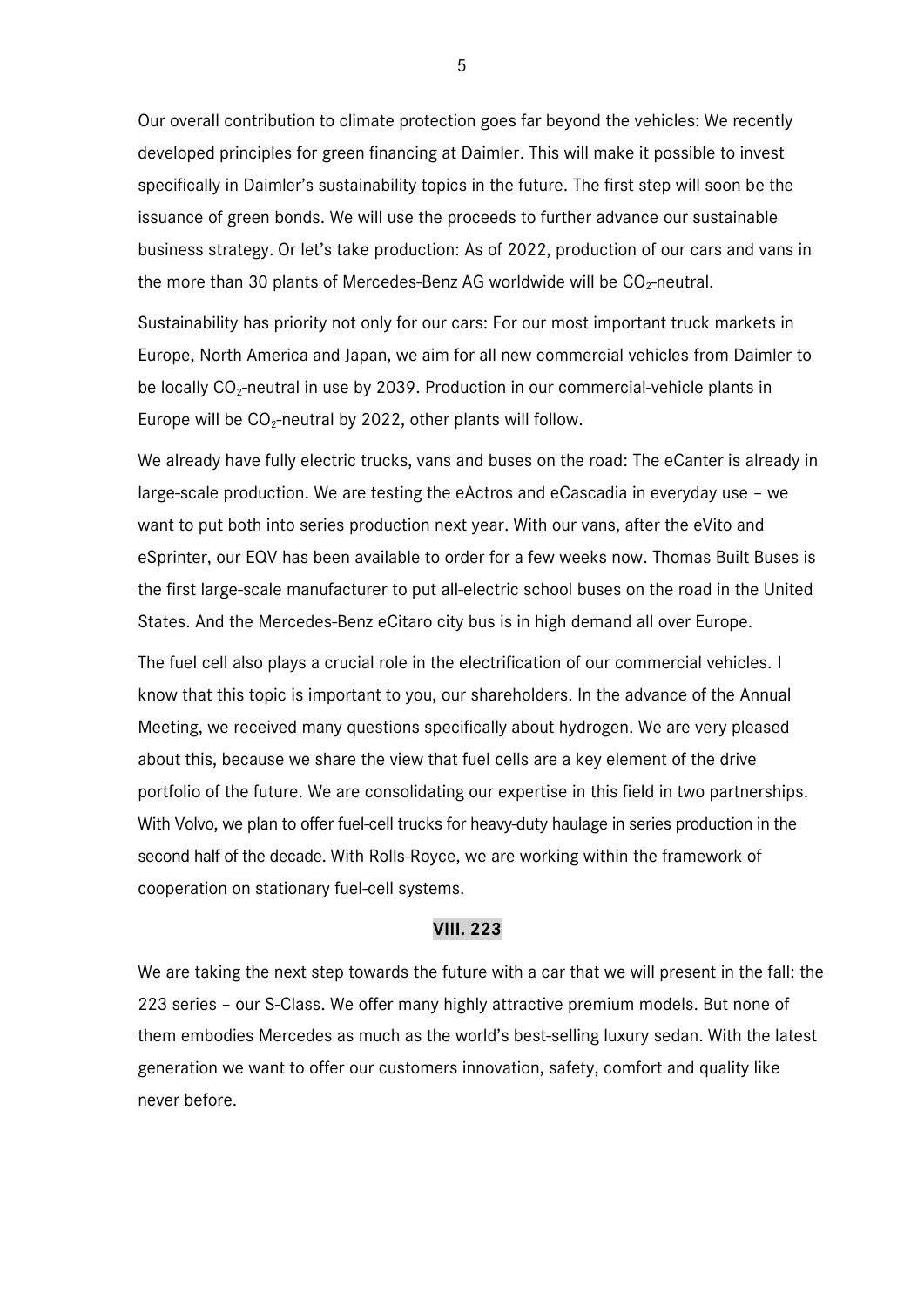We are above all a luxury brand and there is great potential for further growth, especially at the upper end of the segments in which we are operating. So we will systematically strengthen our brand portfolio and make it more attractive to a broader target group. We are focused on building the most desirable cars in the world. That is our promise and the best path towards more profitable growth.

I recently drove a pre-series model of the 223 series and can tell you that our engineers are once again keeping their promise. The new S-Class combines our two strategic focuses: electrification and digitization. 48-volt technology will be standard for all engines. And the plug-in hybrid version will set the benchmark for electric range in this segment.

In addition to the S-Class, our cooperation with Nvidia shows that we see digitization as a great opportunity. Together with one of the world's leading tech companies, we plan to develop one of the smartest-ever computer architectures for automated driving functions. We will roll it out across our car fleet starting in 2024. We want to offer our customers genuine added value with the latest software and digital services. For example, automated driving functions can be made available "over the air."

The idea behind it is simple: Buying a car is no longer the highlight between customers and us – but the starting point. Nvidia CEO Jensen Huang put it in a nutshell: "In the future, a used Mercedes will be smarter than it was as a new car." Because it will constantly learn and adapt to the customer's needs. We will already take the next major step in terms of digitization in less than two months with the new MBUX generation. We will demonstrate in detail what the system can do at the S-Class world premiere. But I am pleased to be able to give you an exclusive preview today.

### **MBUX**

You all know MBUX: We revolutionized the car cockpit with artificial intelligence and intuitive usability. And we are now revolutionizing the existing MBUX system with new and extended functions. In terms of performance, learning ability, design and system customization, we are breaking completely new ground. In the future, all passengers will be able to use MBUX. The system recognizes the different occupants by their voice.

Let's have a look inside the system. Various design styles make MBUX even more individual and a design element of the interior. With the understated mode, we also offer a very reduced graphic display, so that the driver can focus on the road and the traffic. The heart of the system is a large OLED touchscreen.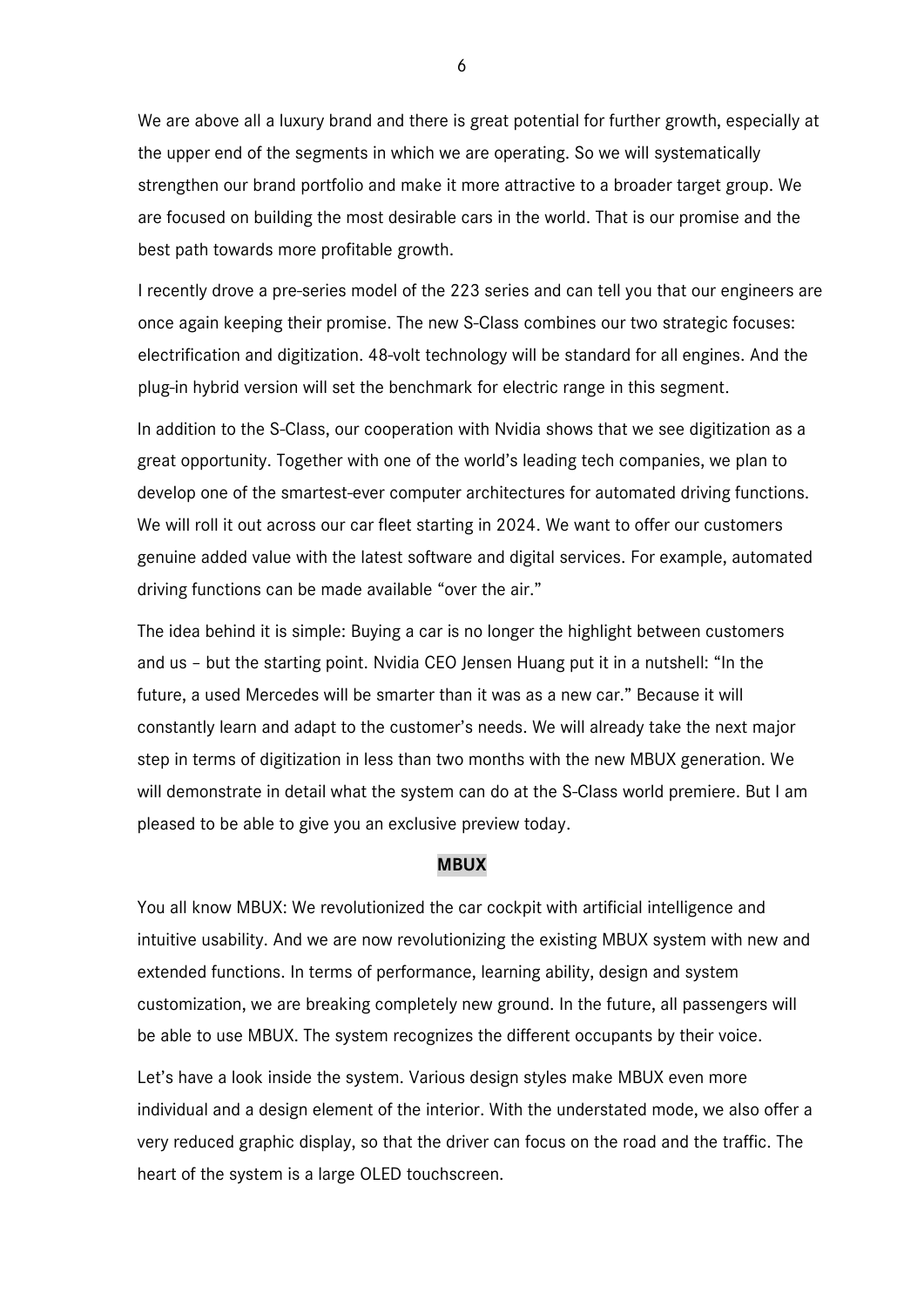It not only gives tactile feedback; it also predicts which elements I want to select, which then stand out visually. In addition, we are integrating more and more streaming services into MBUX. The next step is Amazon Music. More providers will follow.

Let's also have a look at the instrument cluster behind the steering wheel. With the S-Class, we are making the eco score standard equipment. Millions of people know gamification from their everyday lives: Playful tasks help them to improve their fitness, for example. And with eco score, we are reducing energy consumption. By driving with foresight, you keep the ball in the middle, save energy and drive more environmentally friendly. One function of our new Mercedes Me app perfectly complements the eco score: With the "individual fuel consumption" service, you can view your actual fuel consumption anywhere and at any time on your smartphone. And if you want, you can compare your figures with those of other users of the same car model.

The interaction in the new S-Class between infotainment and driver-assistance systems enhances safety. One example: recognition of one's surroundings. Looking ahead and to the rear – a Mercedes can already do that. With the new MBUX, it not only recognizes that a vehicle is approaching, but also which type. The display shows whether a motorcycle, car or truck is approaching. The S-Class also reaches the next milestone when it comes to automated driving: Stay tuned for the world premiere in early September.

Is there such a thing as the ideal co-pilot? Couples have probably been arguing about this since the invention of the automobile. Our new S-Class gives the answer, which is "Yes." Augmented reality makes the S-Class the best co-pilot you ever had. Route instructions are more precise and easier to understand than ever – thanks to the fusion of the virtual and real worlds. There are many arrows in navigation systems. But our engineers put them where they belong: on the road. We are making navigation better than ever, and above all safer than ever. Because that way, the driver's eyes can stay on the road. All this is just a small preview of MBUX in the new S-Class. I think it's becoming clear: Daimler's future is digital – and electric.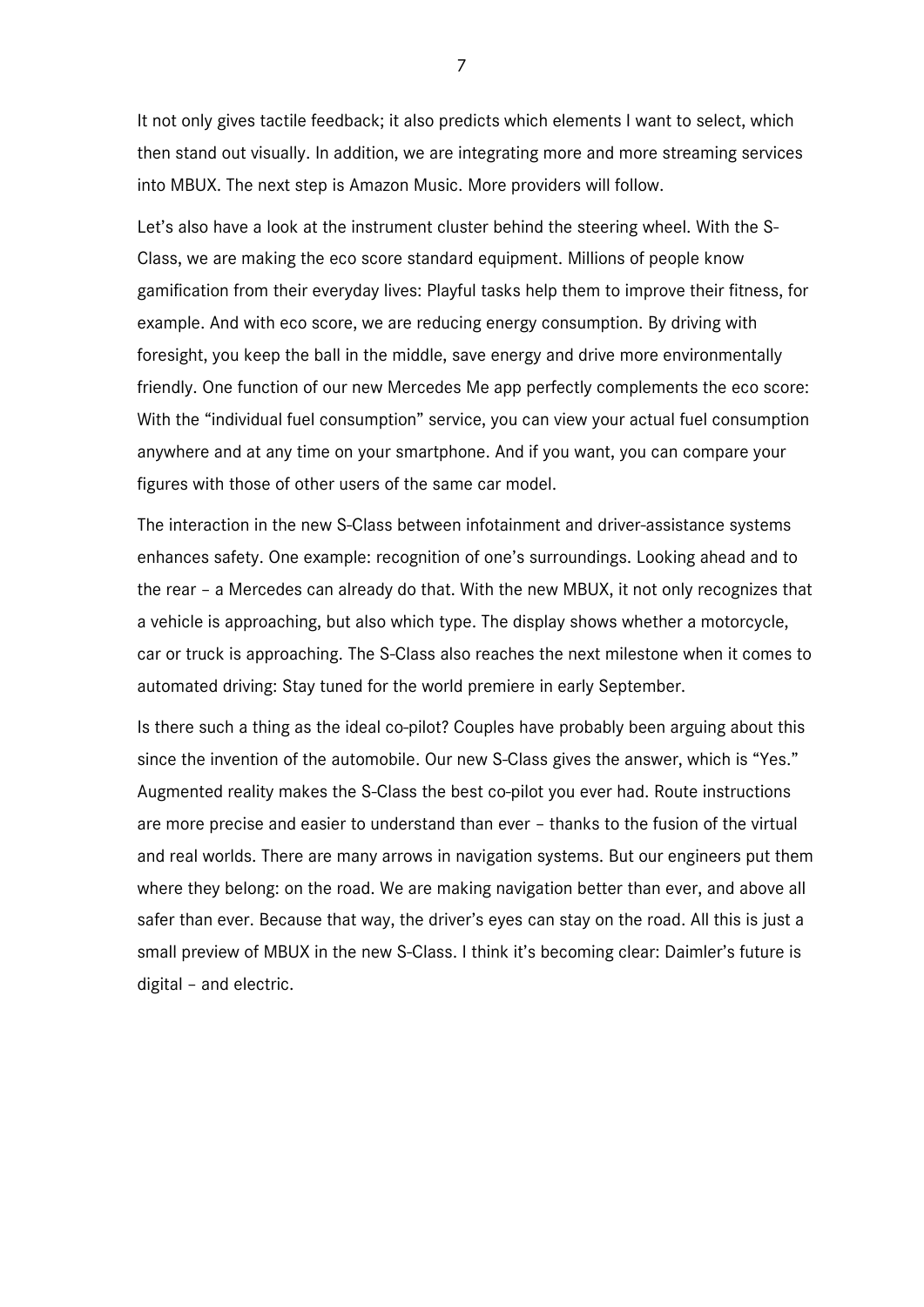### **IX. 700 km**

Next year, we will enter a new era for Mercedes in terms of electrification: The EQS will set standards. More than 700 kilometers of driving range according to WLTP – that's how far it can go on one battery charge. With the EQS, the way we think about cars is changing. It is the first fully electric luxury sedan from Mercedes-Benz based on an allelectric architecture. This opens up entirely new possibilities – from the position of the batteries to the car's design.

The EQS plays in the same league as the S-Class in terms of luxury, comfort and safety. But the EQS is also a symbol for Germany's future viability as an industrial location: The batteries come from our plant in Stuttgart-Untertürkheim. And the car will drive off the assembly line in Factory 56 in Sindelfingen. In this country, people do like to be selfcritical. That's good and important. Because it is always an incentive for innovation and renewal. But despite all the justified complaints about things such as losing mobile signal and driving through potholed roads, there are also many reasons for optimism. The EQS and Factory 56 are two examples of many that demonstrate: The German economy is strong and sustainable and has been in a fundamental transformation process for some time now.

### **X. 134**

We have shaped the history of the automobile since its invention 134 years ago by our founding fathers, Carl Benz and Gottlieb Daimler. Countless people are still inspired by this unique tradition today. That applies not only to those who drive our cars. It also applies to our colleagues – who design, build, sell and maintain them. We at Daimler have together experienced many far-reaching upheavals. In view of an ever-faster changing world, we must change at a faster pace.

As a company, our goal is to be a role model and pioneer for integrity. It is the foundation of our business and of our corporate culture. We have already achieved a lot in this regard. But implementing integrity in everyday work is an ongoing task.

The right culture also includes taking a clear stand on current issues such as racism and discrimination. We are doing this both internally and externally. Manufacturing vehicles is teamwork and can only function when we treat each other with respect, openness and fairness. Daimler is clearly committed to this, and we expect the same from the approximately 300,000 people who work for us worldwide.